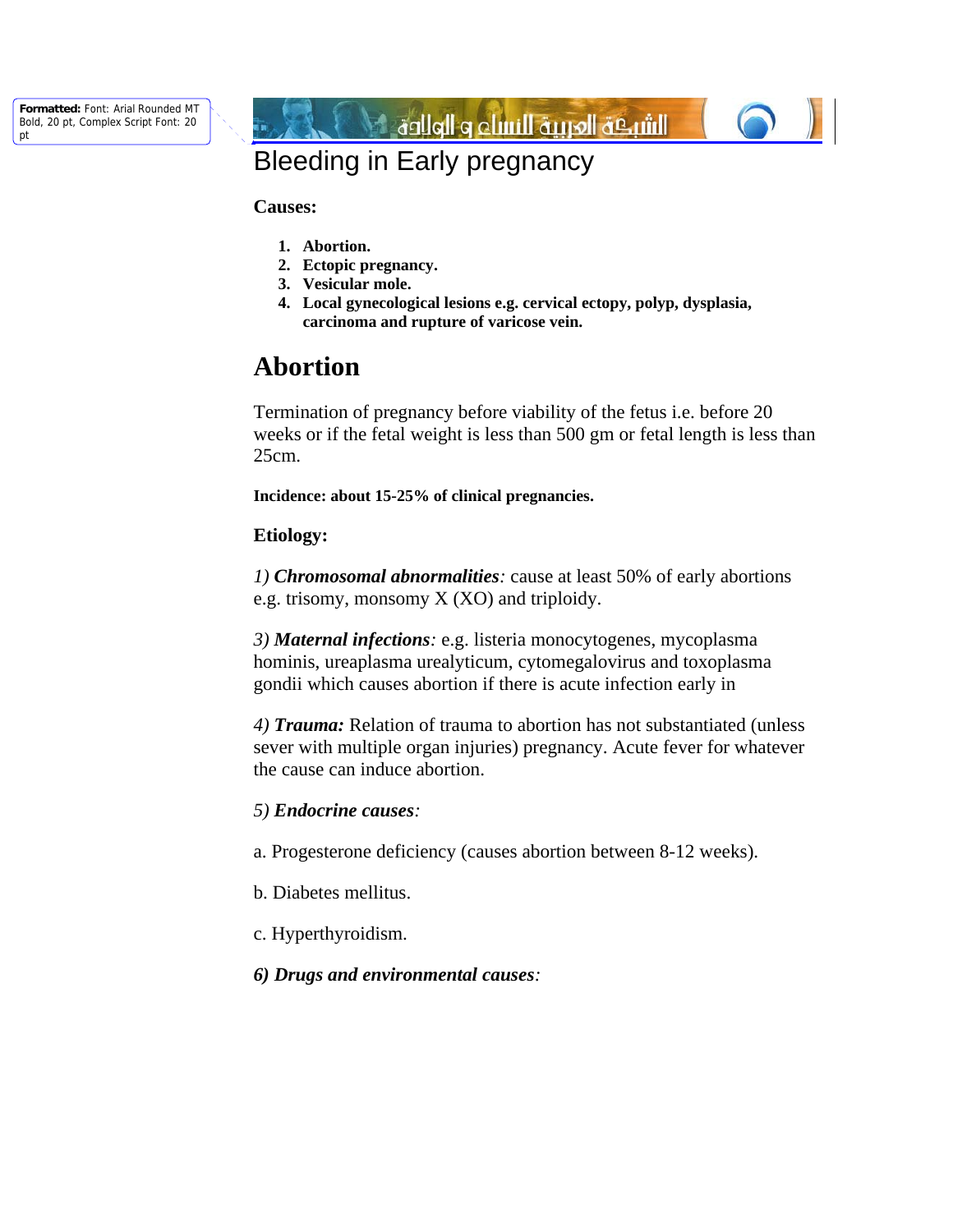E.g. quinine, ergots, severe purgatives, tobacco, alcohol, arsenic, lead, formaldehyde, benzene and radiation.

# *7) Maternal anoxia and malnutrition.*

# *8) Overdistension of the uterus: e.g. acute hydramnios.*

# *9) Immunological causes:*

a. Systemic lupus erythematosus.

b. Antiphospholipid antibodies that are directed against platelets and vascular endothelium leading to thrombosis, placental destruction and abortion.

c. Histocompatibility between the mother and father and in turn the fetus. It is assumed that histoincompatibility particularly in human leukocyte antigen (HLA- DR locus) is essential for stimulation of the immune system to produce blocking factors which prevent rejection of the fetus.

# *10) Uterine defects*

e.g. Septum, Asherman's syndrome (intrauterine adhesions) and submucous myomas.

# *11) severe emotional shock*

# *12) Idiopathic.*

# **Mechanism of Abortion:**

*a. Up to 8 weeks:* The gestational sac tends to be expelled complete and the deciduas is shed thereafter.

*b. From 8-12 weeks:* The decidua capsularis ruptures and the embryo is expelled either entire or after rupture of the amnion.

*c. After 12 weeks:* The placenta is completely formed and the process of abortion is like a miniature labor. It is more common for the fetus to be expelled but for the placenta to be retained due to firmer attachment to the uterine wall.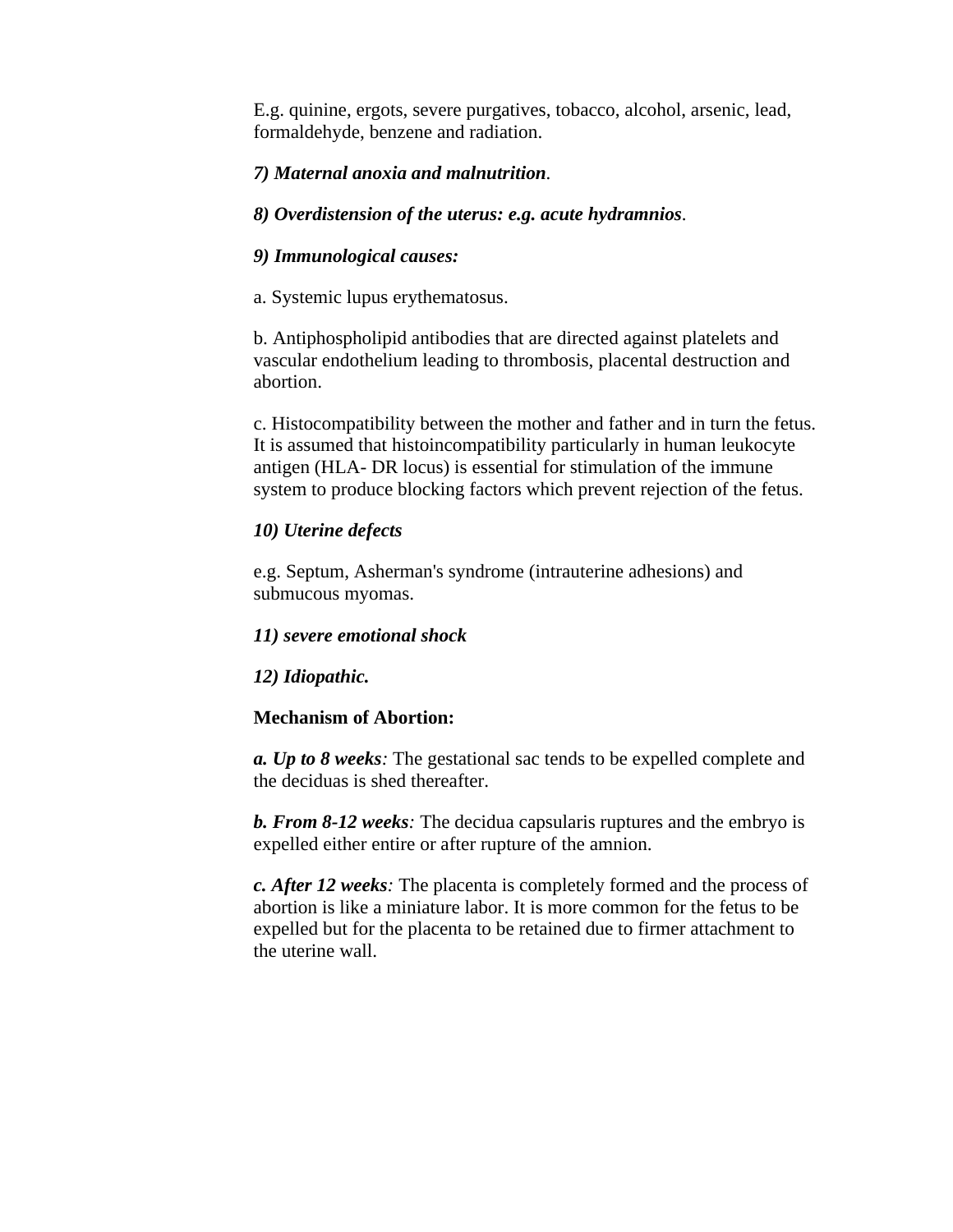## **Clinical Varieties**

## **Differential Diagnosis of Different Types of Abortion**

| <b>Type of</b><br>abortion | <b>Bleeding</b> | <b>Colicky</b><br>pain | <b>Cervical</b><br>dilatation | <b>Uterine size</b>                   | <b>Products</b><br>of<br>conception | <b>Shock</b> | <b>Pregn</b><br>tes |  |
|----------------------------|-----------------|------------------------|-------------------------------|---------------------------------------|-------------------------------------|--------------|---------------------|--|
| <b>Threatened</b>          | $+$             |                        |                               | <b>Corresponding</b><br>to amenorrhea |                                     |              |                     |  |
| Inevitable                 | $++$            | $+$                    | $+$                           | Corresponding<br>to amenorrhea        |                                     | 士            |                     |  |
| Incomplete                 | $++$            | $+$                    | $+$                           | Slightly<br>smaller                   | $+$                                 | $\pm$        |                     |  |
| Complete                   | $+$             |                        |                               | <b>Smaller</b>                        | $+$                                 |              |                     |  |
| <b>Missed</b>              | 士               |                        |                               | Smaller                               |                                     |              |                     |  |

# **(A) Threatened Abortion:**

*Clinical picture:* 

- **1. Symptoms and signs of pregnancy coincide with its duration.**
- **2. Vaginal bleeding slight or mild, bright red in color originating from the choriodecidual interface.**
- **3. Pain is absent or slight.**
- **4. Cervix is closed.**
- **5. Pregnancy test is positive.**
- *6.* **Ultrasonography shows a living fetus.**

# *Fate:*

**If the blood loss is less than a normal menstrual flow and is not accompanied by pain of uterine contraction there is a reasonable chance for continuing pregnancy. This occurs in 50% of cases while other half will proceed to inevitable or missed abortion.**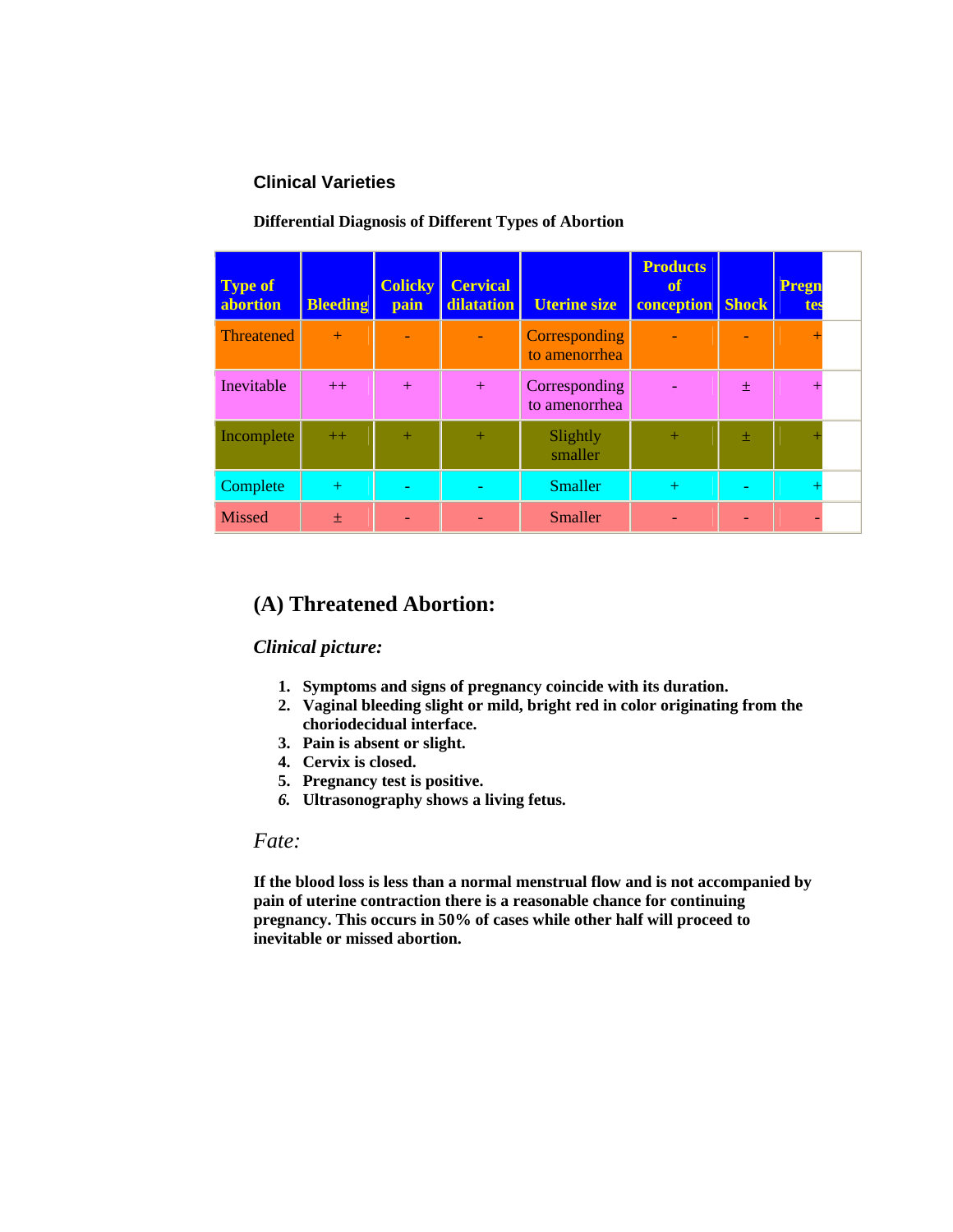## *Treatment:*

- **1. Rest in bed until one week after stoppage of bleeding.**
- **2. No intercourse as it may disturb pregnancy by the mechanical effect and the effect of semen prostaglandins on the uterus.**
- **3. Sedatives: if the patient is anxious.**
- *4.* Treatment of controversy:
- **Progestogens: e.g. hydroxy progesterone caproate (Primulot depot) 250 mg IM twice weekly is given by some if there is evidence of progesterone deficiency. However, low plasma progesterone level is an indication of pregnancy failure. Progestogens may cause retention of the dead ovum leads to missed abortion.**
- **Gonadotrophins may be of benefit in cases of luteal phase deficiency and those get pregnant with ovulatory drugs.**
- **Sympathomimetics, antiprostaglandins and folic acid were used but of no proven beneficial effect.**

# **(B) Inevitable Abortion:**

## *Clinical picture:*

- **1. Symptoms and signs of pregnancy coincide with its duration.**
- **2. Vaginal bleeding is excessive and may accompanied with clots.**
- **3. Pain is colicky felt in the suprapubic region radiating to the back.**
- **4. The internal os of the cervix is dilated and products of conception may be felt through it.**
- *5.* **Rupture of membranes between 12-28 weeks is a sign of the inevitability of abortion.**

## *Treatment:*

- **1. Any attempt to maintain pregnancy is useless.**
- *2.* **Resuscitation and ergometrine 0.5 mg is given by IM or IV route to induce tetanic uterine contraction and stop bleeding.**

**(I) If pregnancy is less than 12 weeks: Termination is done by vaginal evacuation and curettage or suction evacuation under general anesthesia.** 

- **(II) If pregnancy is more than 12 weeks:**
- **Oxytocin is given by intravenous drip to expel the uterine contents.**
	- **If the placenta is retained it is removed under general anesthesia.**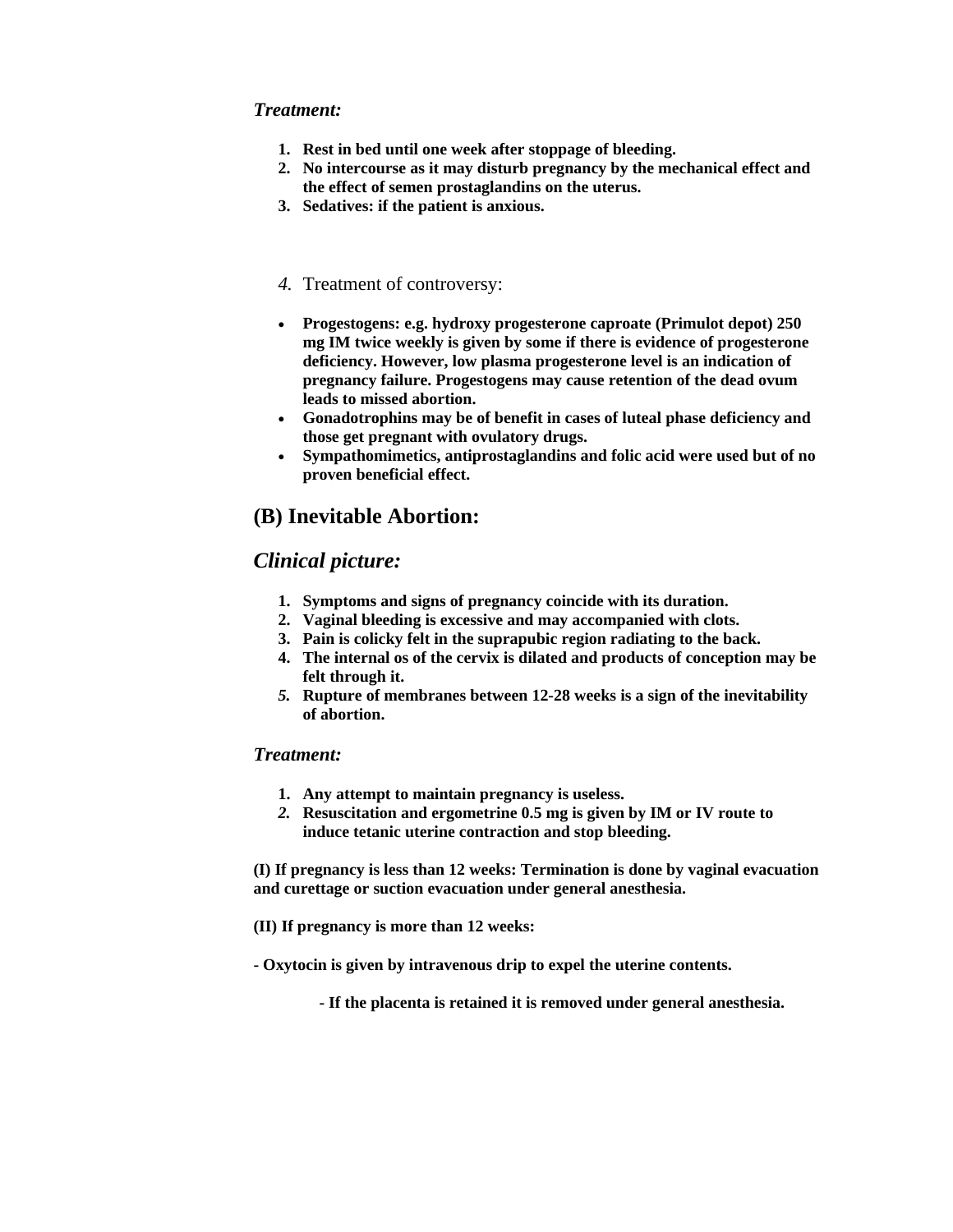## **Cervical abortion:**

**is a variety of inevitable abortion in which the products of conception has been separated from the uterine cavity but retained in the cervical canal causing its distension.** 

## *Clinical picture:*

**- The patient complains of considerable bleeding and severe lower abdominal pain referred to the back.** 

**- On examination, the products of conception are felt through the dilated cervix.**

## *Treatment:*

**Under anesthesia, the cervix is dilated, contents are removed and cavity is curetted to remove the decidua.** 

# **(C) Incomplete Abortion:**

**Retention of a part of the products of conception inside the uterus. It may be the whole or part of the placenta which is retained.** 

## *Clinical picture:*

- **1. The patient usually noticed the passage of a part of the conception products.**
- **2. Bleeding is continuous.**
- **3. On examination, the uterus is less than the period of amenorrhea but still large in size. The cervix is opened and retained contents may be felt through it.**
- *4.* **Ultrasonography: shows the retained contents.**

## *Treatment:*

**As inevitable abortion.** 

# **(D) Complete Abortion:**

**All products of conception have been expelled from the uterus**.

## *Clinical picture:*

- **1. The bleeding is slight and gradually diminishes.**
- **2. The pain ceases.**
- **3. The cervix is closed.**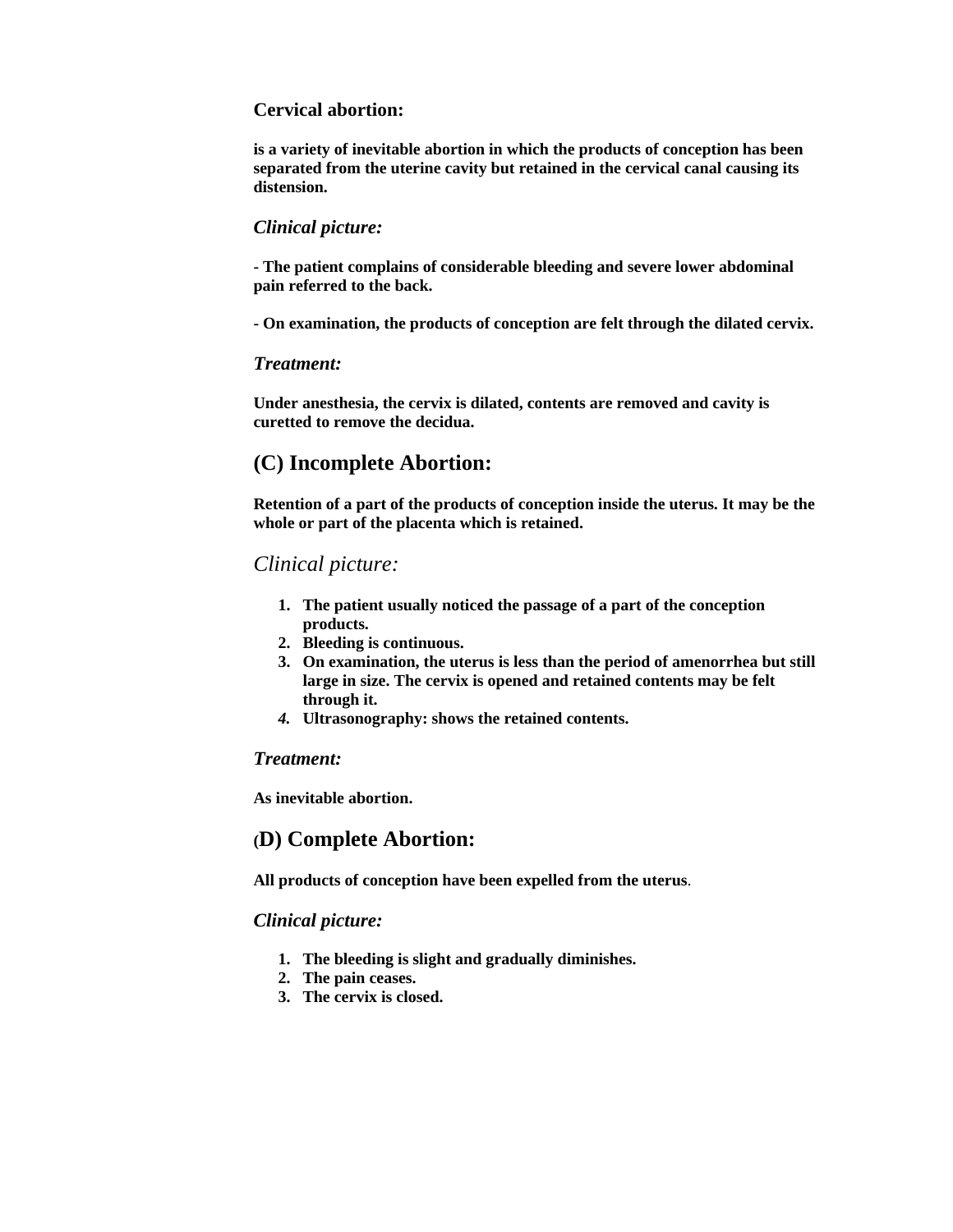- **4. The uterus is slightly larger than normal.**
- *5.* **Ultrasound: shows empty cavity.**

# **(E) Missed Abortion:**

#### **Retention of dead products of conception for 4 weeks or more**.

*Carneous mole* is a special variety of missed abortion in which the dead ovum in early pregnancy is surrounded by clotted blood.

## *Clinical picture:*

#### **(A) Symptoms:**

- **1. Symptoms of threatened abortion may or may not be developed.**
- **2. Regression of pregnancy symptoms as nausea, vomiting and breast symptoms.**
- **3. The abdomen does not increase and may even decrease in size.**
- **4. The fetal movements are not felt or ceases if previously present.**
- **5. Milk secretion may start particularly in second trimester abortion because of the decline in estrogens secretion that were normally blocking the action of prolactin on the breasts.**
- **6. A dark brown vaginal discharge may occur (prune juice discharge).**

#### **(B) Signs:**

- **1. The uterus fails to grow or even decreases in size and becomes firmer.**
- **2. The cervix is closed.**
- **3. The fetal heart sounds cannot be heard by the doptone**.

#### *Investigations:*

- **1. Pregnancy test becomes negative within two weeks from the ovum death, but it may remain positive for a longer period due to persistent living chorionic villi.**
- *2.* **Ultrasound shows either a collapsed gestational sac, absent fetal heart movement or fetal movement.**

## *Complications:*

- **1. Disseminated intravascular coagulation (DIC) may occur if the dead conceptus is retained for more than 4 weeks.**
- *2.* **Superadded infection.**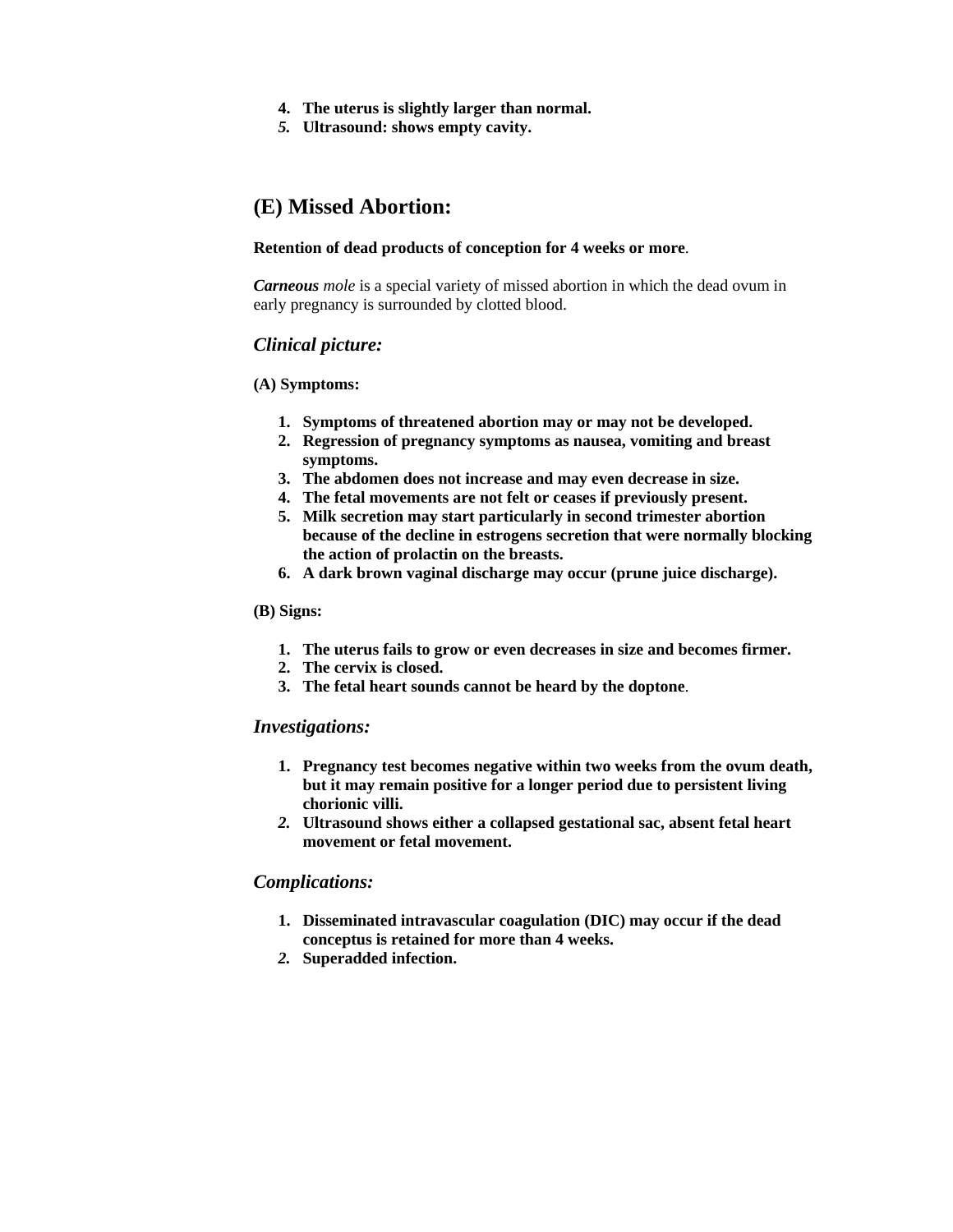## *Treatment:*

**The dead conceptus is expelled spontaneously in the majority of cases. Evacuation of the uterus is indicated in the following conditions:** 

- **1. spontaneous expulsion does not occur within four weeks,**
- **2. there is bleeding,**
- **3. infection or DIC developed or ,**
- **4. patient is anxious. Most gynecologists advise evacuation of the uterus once sure diagnosis of missed abortion is made.**

**Evacuation is carried out as following:** 

- **1.** *If the uterine size is less than 12 weeks' gestation:* **vaginal or suction evacuation is done**
- **2.** *If the uterine size is more than 12 weeks' gestation :* **evacuation can be done by**

a. Prostaglandins: given intravaginally (PGE<sub>2</sub>), intravenously, intra-or extraamniotic  $(PGF_{2a})$ .

#### **b. Oxytocin infusion.**

**c. Combination: starting with prostaglandin and completed with oxytocin.** 

**d. Hysterotomy: is rarely indicated in 2nd trimester missed abortion if the medical induction fails initially and after repetition few days later.** 

## **(F) Septic Abortion:**

**It is any type of abortion, usually criminal abortion, complicated by infection.** 

#### *Microbiology:*

**E.Coli, bacteroids, anaerobic streptococci, clostridia, streptococci and staphylococci are among the most causative organisms.** 

#### *Clinical picture:*

*General examination:***- Pyrexia and tachycardia. - Rigors suggest bacteraemia. - A subnormal temperature with tachycardia is ominous and mostly seen with gas forming organisms.- Malaise, sweating , headache, and joint pain. - Jaundice and /or haematuria is an ominous sign, indicating haemolysis due to chemicals used in criminal abortion or hemolytic infection as clostridium welchii.**

*Abdominal examination:*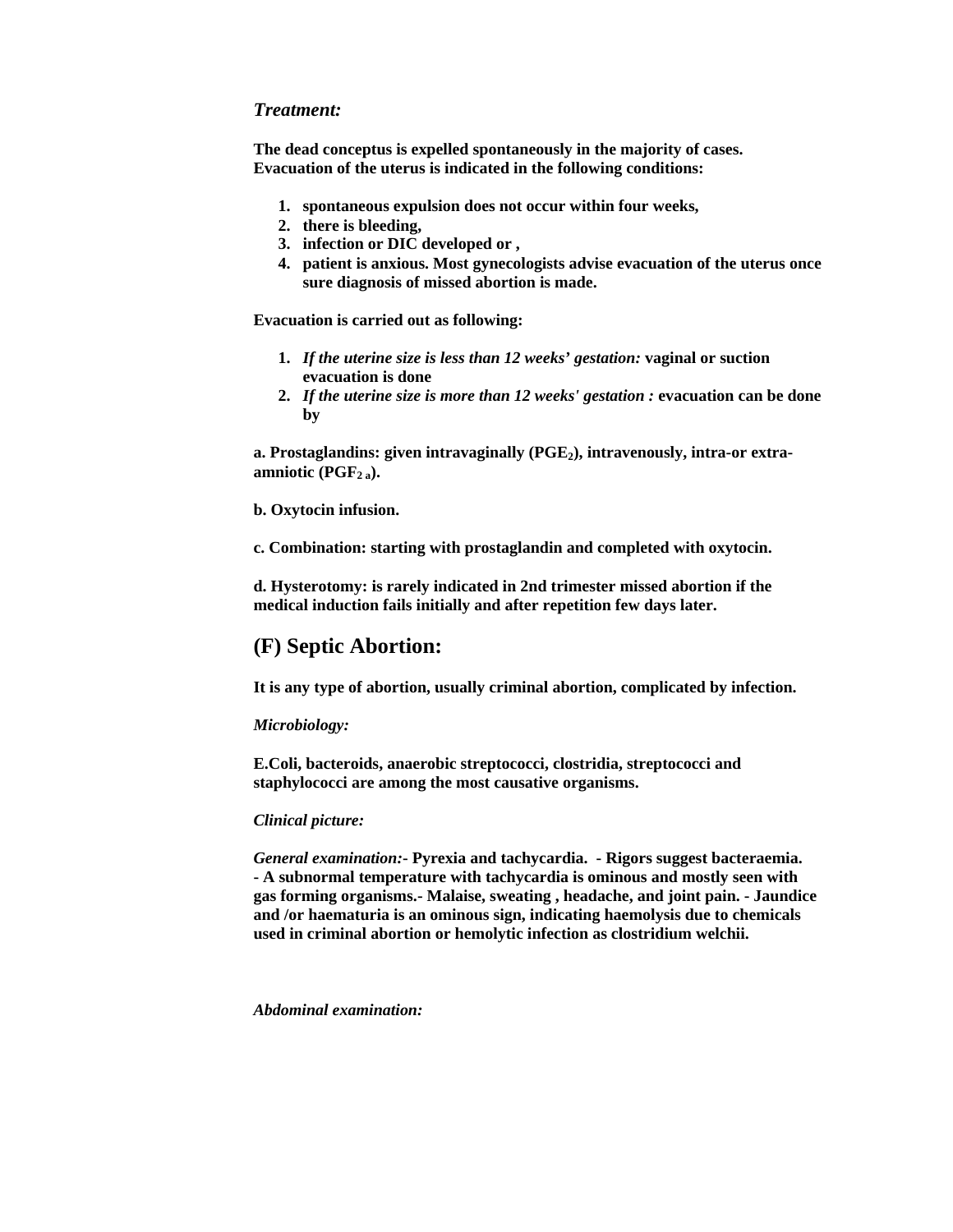**- Suprapubic pain and tenderness.** 

**- Abdominal rigidity and distension indicates peritonitis.**

#### *Local examination:*

**- Offensive vaginal discharge. Minimal inoffensive vaginal discharge is often associated with severe cases.** 

- **Uterus is tender.**
- **Products of conception may be felt.**
- **Local trauma may be detected.**

**- Fullness and tenderness of Douglas pouch indicates pelvic abscess which will be associated with diarrhea.**

#### *Complications:*

**Endotoxic ( septic ) shock may develop with its serious sequels as acute renal failure and DIC.** 

#### *Treatment:*

- **1. Isolate the patient . Bed rest in semi-sitting position.**
- **2. An intravenous line is established for therapy. In case of shock a central venous pressure (CVP) line to aid in the control of fluid and blood transfusion is added**
- **3. Observation for vital signs: pulse, temperature and blood pressure as well as fluid intake and urinary output.**
- **4. A cervico-vaginal swab is taken for culture (aerobic and anaerobic) and sensitivity,**
- **5. Antibiotic therapy: Ampicillin or cephalosporin ( as a broad spectrum) +gentamycin (for gram -ve organisms) + metronidazole (for anaerobic infection)are given by intravenous route while awaiting the results of the bacteriological culture. Another regimen to cover the different causative organism is clindamycin + gentamycin.**
- **6. Fluid therapy: e.g. glucose 5% normal saline and/or lactated ringer solutions can be given as long as there is no manifestations of acute renal failure particularly the urinary output is more than 30 ml/hour.**
- **7. Blood transfusion : is given if CVP is low (normal: 8-12 cm water). It is of importance also to correct anaemia coagulation defects and infection.**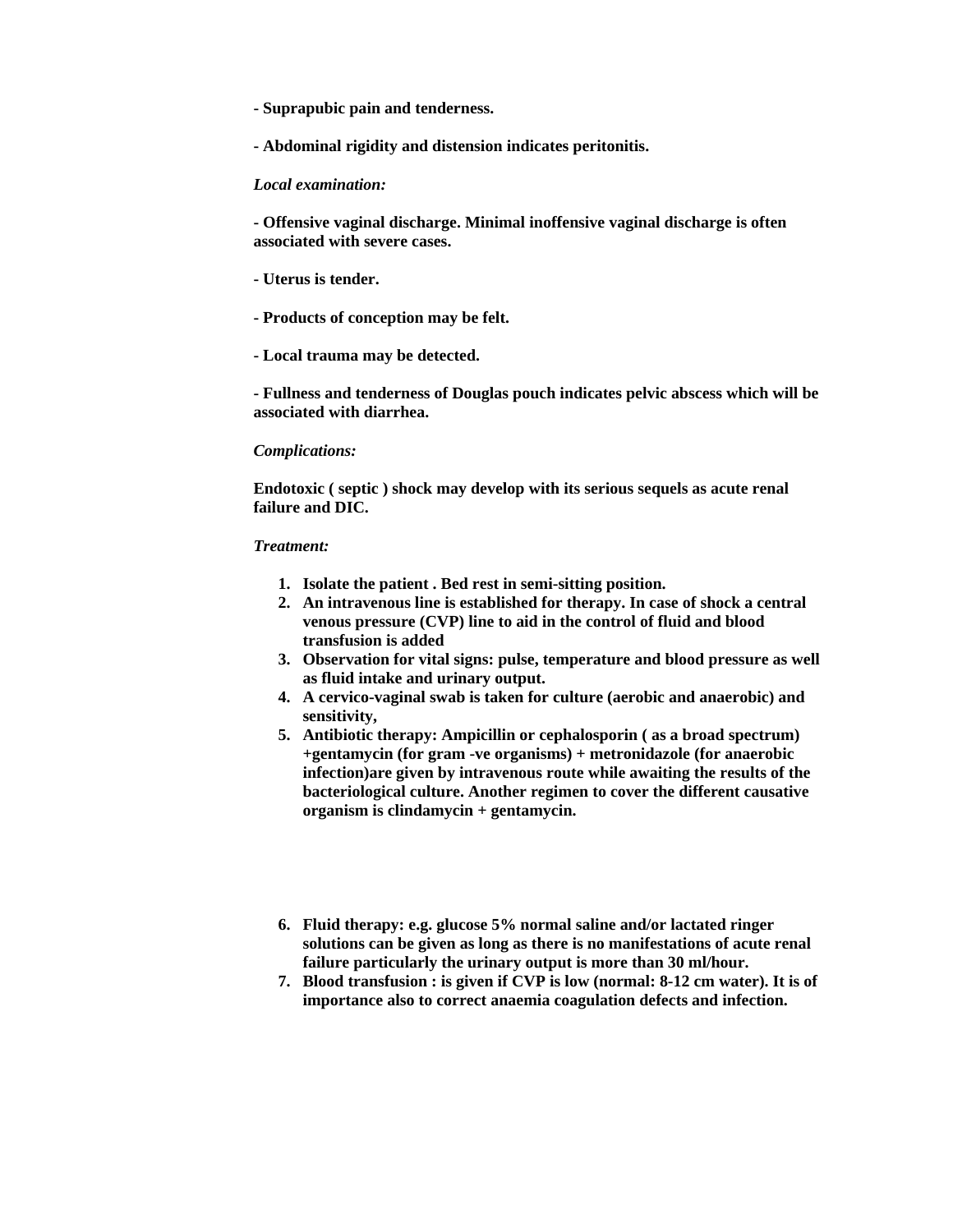- **8. Anti-gas gangrene (in Cl.welchii) and antitetanic serum (in Cl. tetani).**
- **9. Oxytocin infusion: to control bleeding and enhances expulsion of the retained products.**
- **10. . Surgical evacuation of the uterus can be done after 6 hours of commencing IV therapy but may be earlier in case of severe bleeding or deteriorating condition in spite of the previous therapy.**
- *11.* **. Hysterectomy may be needed in endotoxic shock not responding to treatment particularly due to gas gangrene (Cl. welchii).**
- **(G) Therapeutic Abortion:**

**Abortion induced for a medical indication.** 

**(H) Criminal Abortion:** 

**Illegal abortion induced for a non-medical indication.** 

**(I) Recurrent (Habitual) Abortion:** 

**Definition:** 

**Three (two by some authors) or more consecutive abortions.** 

**Etiology:** 

**(I) Chromosomal abnormalities:** 

**Can be detected in** 

- **1. Fetus : e.g. autosomal trisomy, sex chromosome monosomy (X), and polyploidy.**
- **2. Parents : e.g. balanced translocation.**
- **(II) Uterine abnormalities:** 
	- **1.** *Congenital anomalies:* **e.g. hypoplasia, bicornuate, septate and subseptate uterus.**
	- *2. Intrauterine synechiae (Asherman's syndrome).*
	- **3.** *Cervical incompetence:* **whether congenital or acquired.**
	- **4.** *Uterine myomas***.**
	- **5.** *Deficiency of endometrial oestradiol and progesterone receptors:* **leads to failure of implantation or early abortion .**
	- **6.** *Divided uterine artery:* **uterus with two ascending uterine arteries may fail to provide adequate blood flow to the developing placenta and the growing fetus.**
- **(III) Infections:**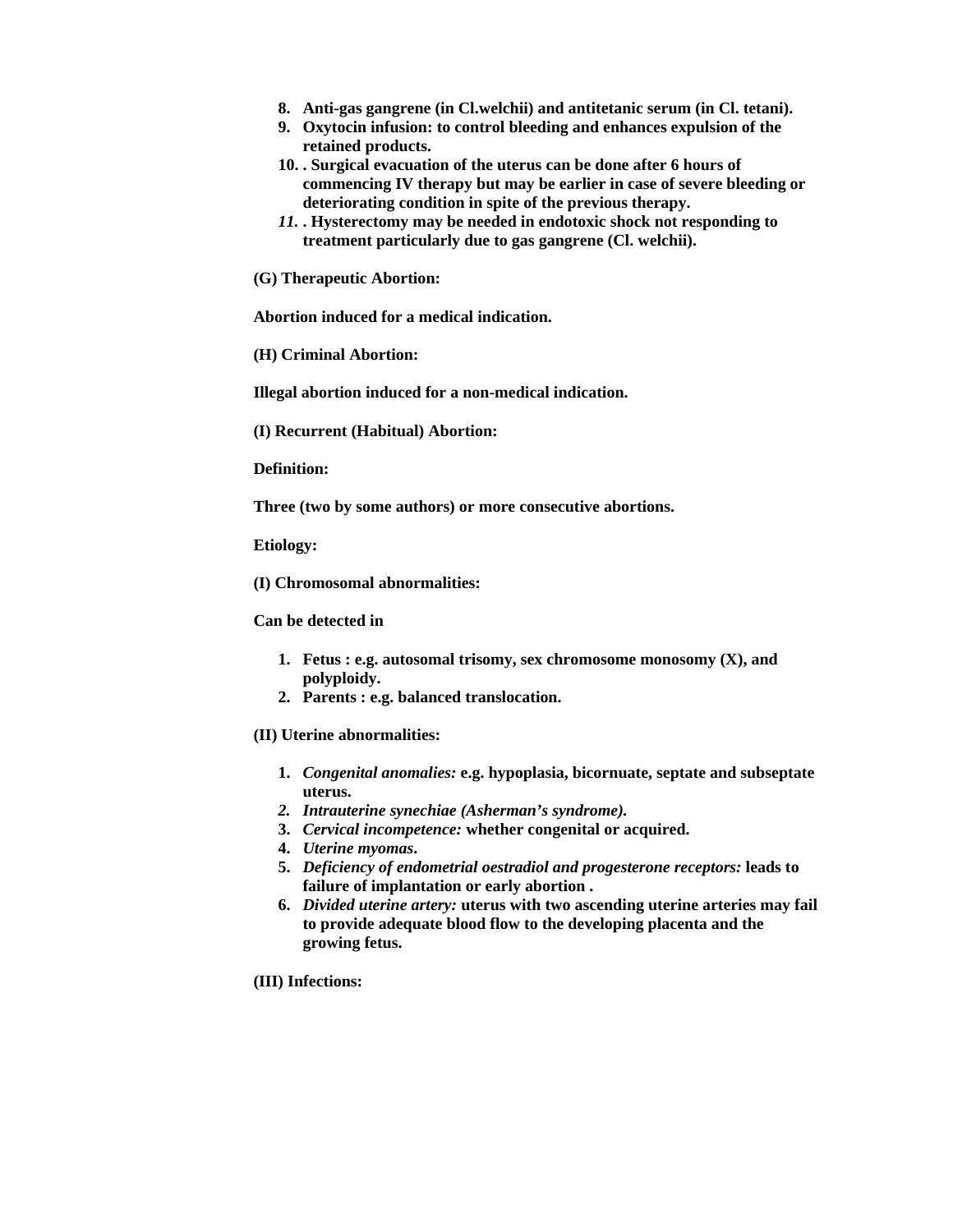**- Toxoplasma. - Mycoplasma hominis -Ureaplasma urealyticum. - Listeria monocytogenes.- Brucella. - Chlamydia.- Syphilis.** 

**(IV) Hormonal:** 

**- Hypothyroidism, - Diabetes.- Luteal phase deficiency.** 

**(V) Immunological:** 

**1-***Human leukocyte antigens (HLA) :* **the difference in HLA between both parents stimulates the maternal production of the "blocking factors" which prevent rejection of the conception. More sharing in HLA between the parents causes recurrent abortions. So the incidence of recurrent abortions is higher if there is positive consanguinity between the two partners.** 

**2-***Antiphospholipid antibodies***: These antibodies cause placental vessels thrombosis resulting in infarction and placental insufficiency.** 

**3-***Systemic lupus erythematosus.*

**(VI) Miscellaneous:** 

**-Chronic malnutrition. -Chronic anaemia. -Chronic cardiac and renal diseases. - Cigarette smoking and alcohol abuse.** 

**Diagnosis** 

**(A) History:** 

*Abortion due to cervical incompetence is characterized by:* 

**History of a previous operation as dilatation or amputation of the cervix may be present.** 

**It is a midtrimester abortion; occurs usually between 16-28 weeks of pregnancy,** 

**preceded by spontaneous rupture of membrane,** 

**abortion process takes a short time,** 

**usually associated with slight pain and bleeding,** 

**the expelled fetus shows no abnormalities,** 

**the duration of pregnancy is decreasing each time due to weakness of the isthmus by successive pregnancies.** 

*Recurrent abortion with increasing duration of pregnancy:*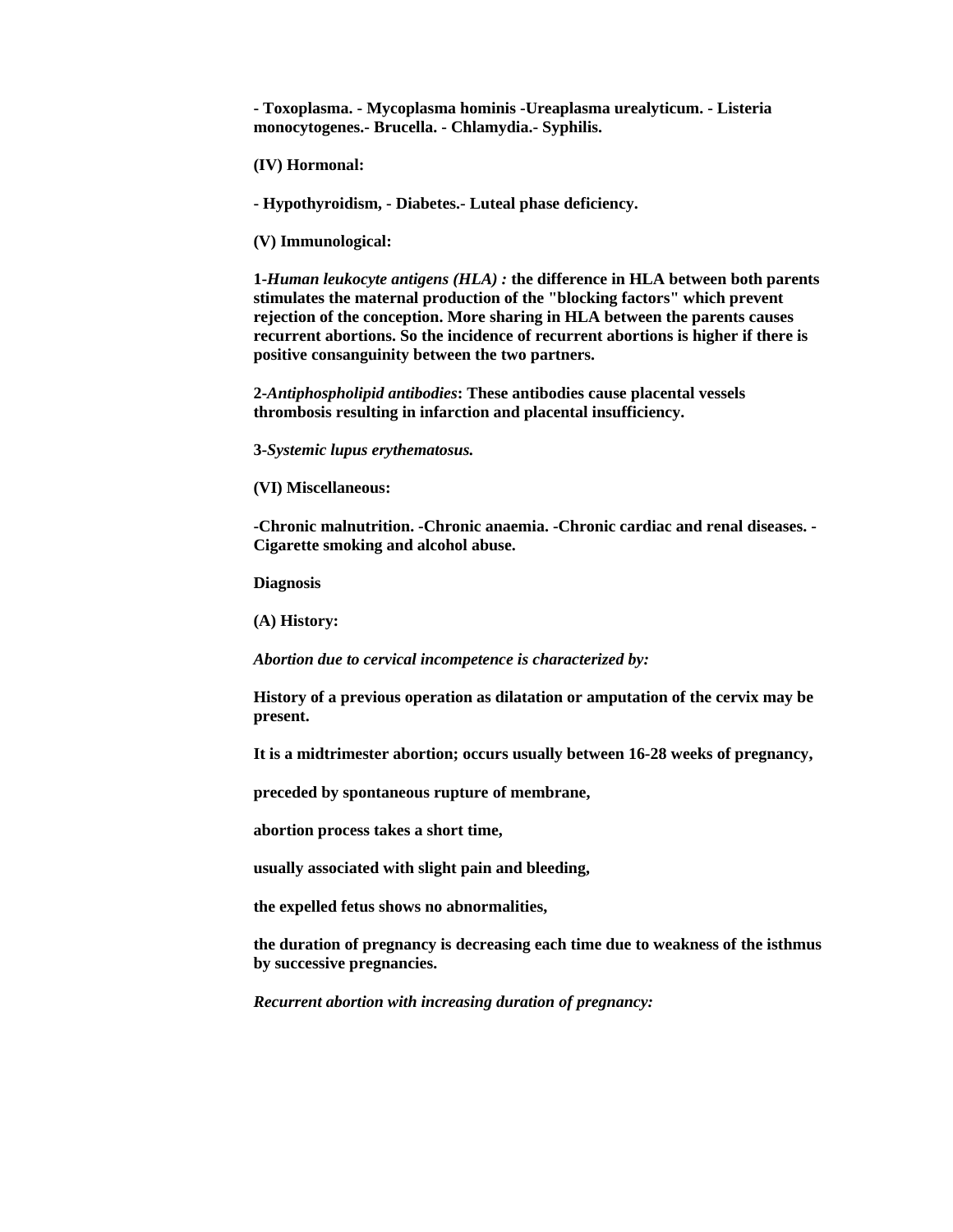**Uterine hypoplasia.** 

**Syphilis : abortions occur after the 4th month as the treponema pallidum cannot pass the placental barrier before that.** 

*Recurrent abortion with decreasing duration of pregnancy:* 

*Cervical incomptence* 

*Ask about:* 

- **1. Consanguinity between the couple.**
- **2. History of in utero exposure to diethylstilbestrol (DES) that causes uterine anomalies..**
- **3. Exposure to radiation, infections or environmental pollutants.**
- **(B) General examination:**

**may reveal:- malnutrition,- anaemia,- thyroid disorder.** 

**(C) Local examination:** 

**may reveal** 

**- fibroid,** 

**- cervical incompetence: which can be diagnosed by:** 

*(a) Between pregnancies:*

**1-The cervix can admit easily No. 8 Hegar's dilator without resistance or pain.** 

**2-A 2 ml (6 mm diameter) Foley's balloon catheter can be withdrawn through the cervical canal with minimal resistance.** 

**3-Hysterosalpingogram: demonstrates cervical funneling.** 

**4-Extensive old cervical lacerations may be detected.** 

*(b) During pregnancy:*

**1.The membranes are bulging through the patulous os.** 

**2.The transverse diameter of the internal os is more than 2 cm measured by abdominal or vaginal ultrasonography.** 

**(D) Special investigations:**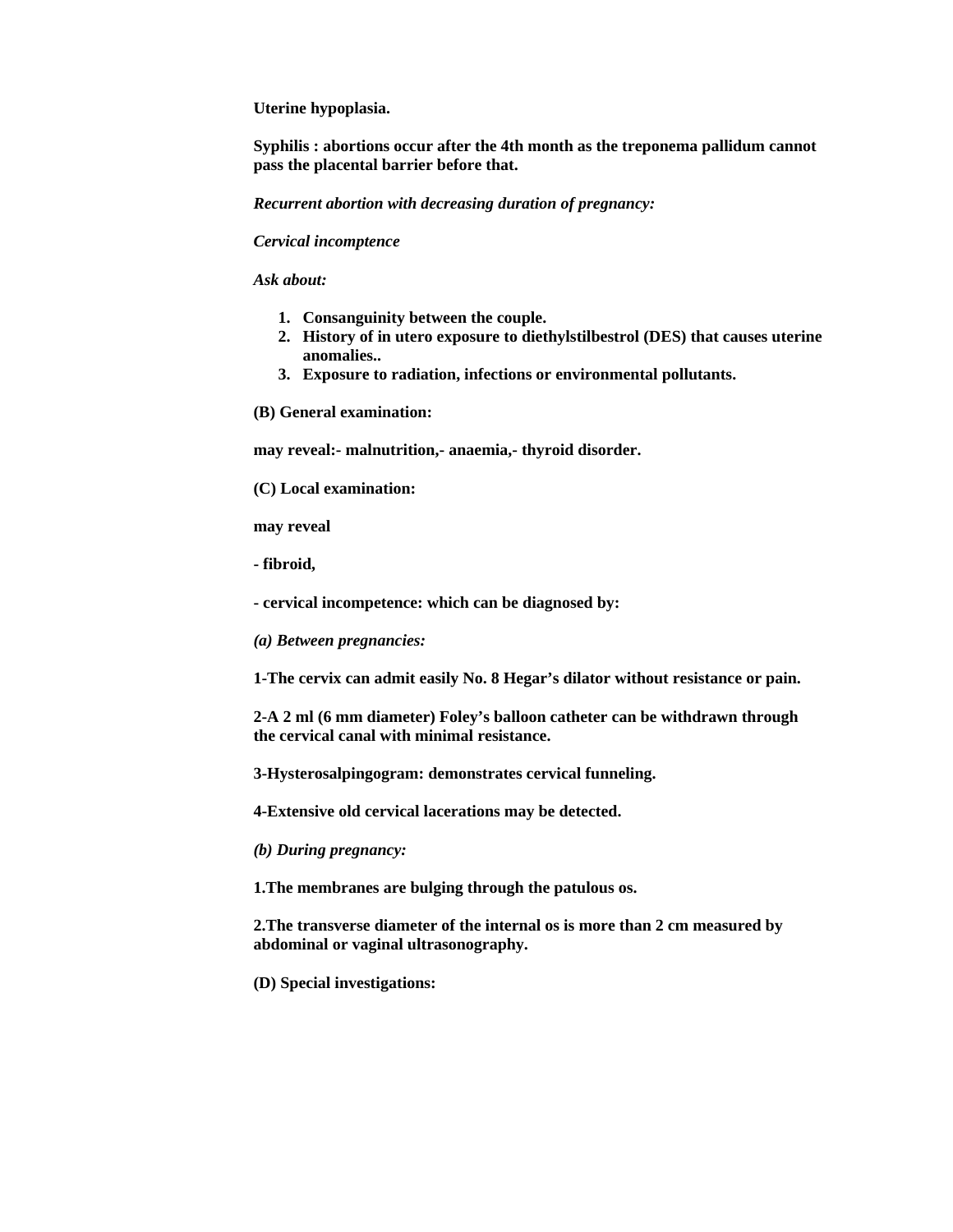*1.Urine analysis* **for chronic renal disease and diabetes.** 

*2. Blood for***:** 

**Hemoglobin. - Sugar. - kidney function tests.** 

**Thyroid function tests.** 

**VDRL (venereal disease research laboratory) for syphilis.** 

**Serological tests for toxoplasma and brucellosis.** 

**Mid- luteal serum progesterone level.** 

**Detection of HLA sharing between the couple.** 

**Antiphospholipid antibodies.** 

*3. Microbiological investigations* **for Chlamydia and mycoplasma.** 

*4. Dating of premenstrual endometrial biopsy.* 

*5. Cytogenetic study* **to detect chromosomal abnormalities in both parents and the resultant abortus.** 

*6. Hysterosalpingography and / or hysteroscopy***: may diagnose uterine malformations as septate uterus , submucous myoma or incompetent cervix.** 

**Treatment** 

**(A) Medical treatment:** 

**Treatment of the cause as :** 

- **1. anemia and malnutrition,**
- **2. diabetes,**
- **3. renal diseases,**
- **4. infections as Chlamydia and mycoplasma (tetracycline or doxycycline) and toxoplasma (spiramycin) which may need another course(s) of treatment during pregnancy.**
- **5. Luteal phase defect treated by progestrone or progestogens in the secretory phase and up to 16 th week of pregnancy.**
- **(B) Surgical treatment:**
- *(1) Cervical cerclage:*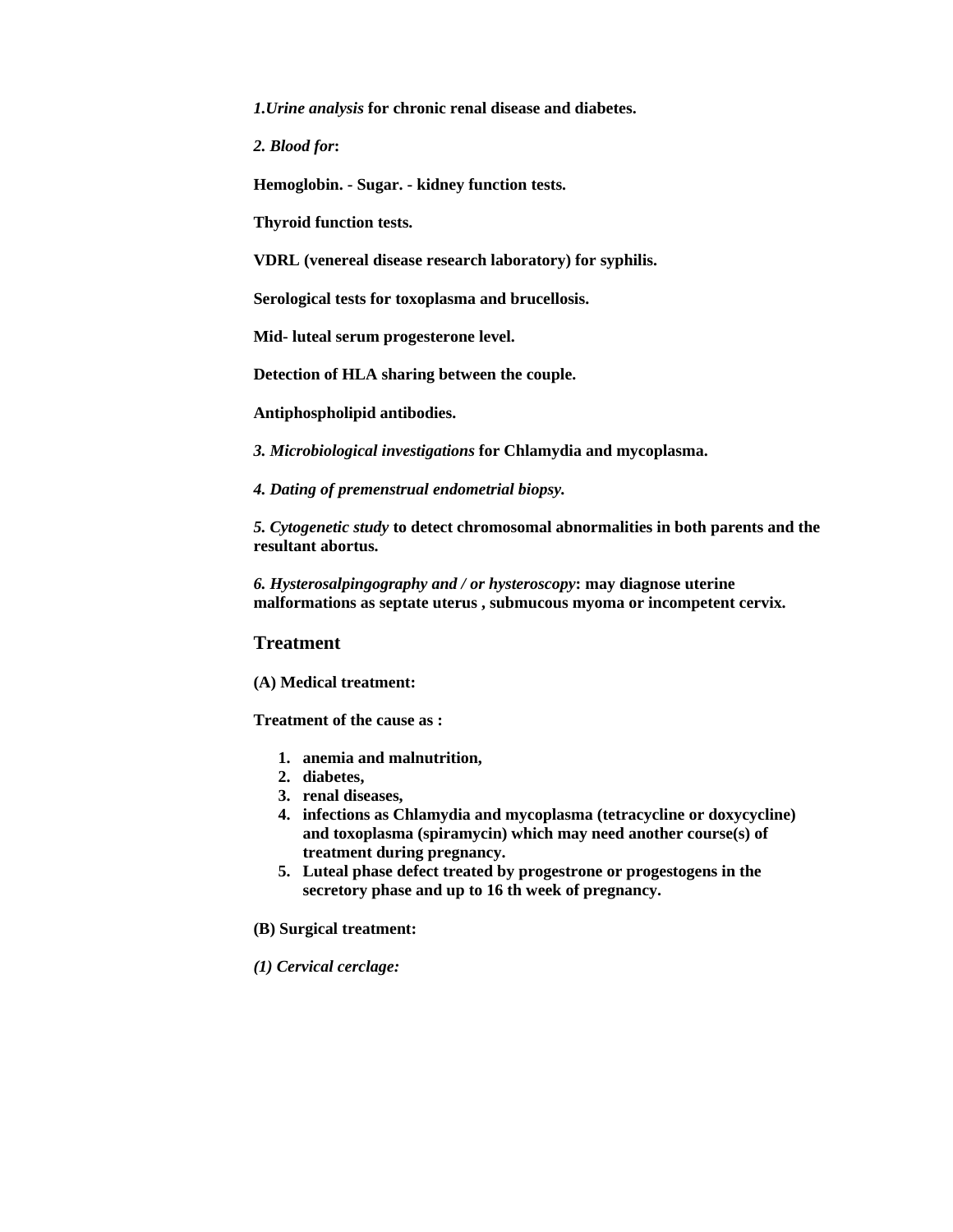- **It means encircling the cervix at or as near as possible to the internal os by a non-absorbable suture.**
- **The best time for the operation is about 12-14 weeks, so that the placenta is formed and there is no possibility of abortion due to congenital anomalies of the early embryo.**
- **The suture is removed at 38 weeks or if labor started at any time.**

**Ultrasonography is done before operation to:**

- **confirm fetal viability,**
- **exclude congenital anomalies,**
- **measure the internal os.**

#### **I- Vaginal cerclage:**

*i) Shirodkar operation:* **Two incisions at the reflection of the vaginal wall on the cervix are done anteriorly and posteriorly and bladder is dissected upwards. Nylon or silk suture or a dacron (mersilene) tape is applied around the internal os under the cervical mucosa.** 

**ii)***Mc Donald operation:* **It is the commonest operation. The cervix is surrounded from outside by a nylon or silk purse- string suture. The suture takes bites of cervical tissue at 3,6,9 and 12 o'clock then tied anteriorly or posteriorly.This operation is easier and gives nearly the same results as Shirodkar.** 

**(II) Abdominal cerclage:** 

**In case of previous high amputation of the cervix extensive cervical laceration or repeated failure of vaginal cerclage. The isthmus uteri is encircled by a nonabsorbable suture and the patient should be delivered by caesarean section.** 

*(2)Metroplasty :* 

#### *i) Bicornuate uterus:*

**Strassman operation is done to unify the two corns.**

#### *ii) Septate uterus:*

**- Jones operation: involves excision of the uterine septum through a wedge shaped incision.** 

**- Tompkin's operation: involves dissection of the uterine septum.**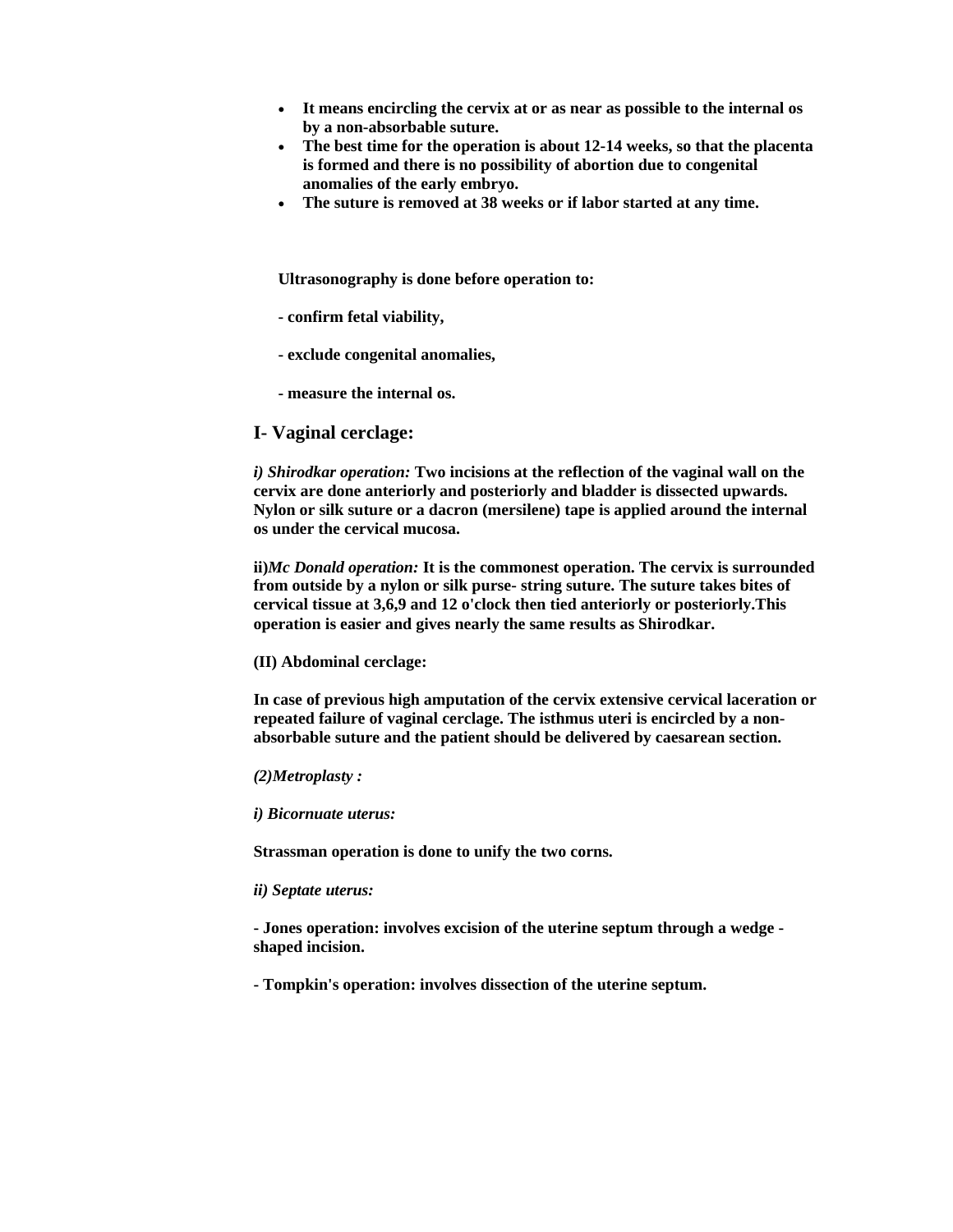**- Hysteroscopic excision of the septum is the preferred management nowadays as it leaves no scar in the uterus and the patient can be delivered vaginally later on in addition to absent abdominal incision and early ambulation** 

#### *(3) Asherman's syndrome:*

**Hysteroscopic dissection of the intrauterine adhesions is the preferred management nowadays.** 

*(4) Myomectomy:* 

**In case of submucous myoma which disturb the endometrium and its vasculature affecting implantation and subsequent fetal development. This can be done through hysteroscopy also.** 

### **POST-ABORTIVE BLEEDING**

**Definition:** 

**Persistent or recurrent bleeding within the first 4 weeks after abortion.** 

**Causes:** 

- **1. Perforation of the uterus or cervical laceration.**
- **2. Retained products of conception.**
- **3. Infection leading to sloughing of a septic debris.**
- **4. Submucous myoma or a fibroid polyp.**
- **5. Gestational trophobastic disease**
- **6. Local gynecological lesion as cervical polyp or carcinoma.**
- **7. Hemorrhagic blood disease.**
- **8. Dysfunctional uterine bleeding.**

 **Generally the frequency of spontaneous abortion is 15 % however, the incidence varies with maternal age:** 

**<35 years……15% -35-39 years…..25-30%** 

**39-42…35% ->42 years…50%** 

**\*85% occurs in the first trimester and is more likely of embryonic causes.. chromosomal or developmental abnormalities.** 

**\*2nd trimester abortion is commonly due to maternal factors. cervical incompetence and Antiphospholipid antibodies.**